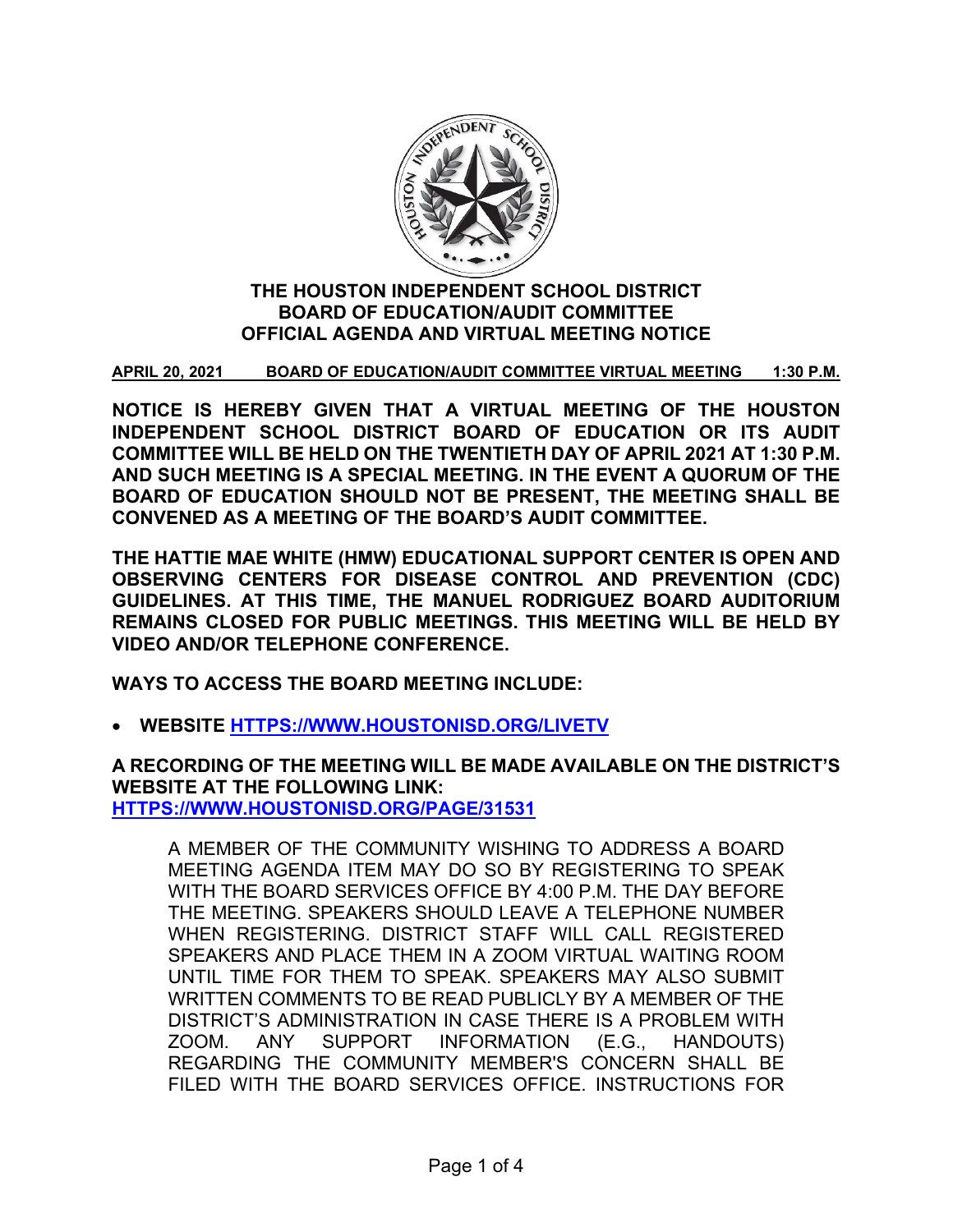REGISTERING TO SPEAK AND SUBMITTING WRITTEN COMMENTS ARE AVAILABLE AT: [HTTPS://WWW.HOUSTONISD.ORG/PAGE/32478.](https://www.houstonisd.org/Page/32478)

### **THE ITEMS ON THIS AGENDA MAY BE TAKEN IN ANY ORDER.**

**NO AGENDA OR DISTRICT BUSINESS WILL BE DISCUSSED EXCEPT AS NOTICED BELOW.**

**1:30 P.M.**

- **CALL TO ORDER**
- **CONSIDERATION AND APPROVAL OF MINUTES FROM PREVIOUS MEETINGS**
- **SPEAKERS TO AGENDA ITEMS**
- **SELECT AND APPOINT COMMITTEE CHAIR**
- **DRAFT 2021–2022 INTERNAL AUDIT PLAN**
- **REVIEW INTERNAL AUDIT BUDGET AND ADVISE BOARD ON RECOMMENDED RESOURCES TO ACHIEVE THE INTERNAL AUDIT PLAN**
- **MONITOR PROGRESS OF INTERNAL AUDIT PLAN AND DISCUSS SPECIFIC AUDITS**
- **REMEDIATIONS AND CORRECTIVE ACTION PLANS CONCERNING AUDITS**
- **RECEIVE ETHICS AND COMPLIANCE UPDATE**
- **AUDIT DEPARTMENT VACANCIES AND UPDATE ON ETHICS AND COMPLIANCE MANAGER**
- **RECEIVE LEGISLATIVE BUDGET BOARD (LBB) UPDATES AND DISCUSS SYSTEM FOR MONITORING PROGRESS**
- **AUDIT COMMITTEE TRAINING**
- **CLOSED SESSION**

**ADJOURN TO CLOSED SESSION UNDER SECTIONS 551.004, 551.071, 551.072, 551.073, 551.074, 551.076, 551.082, 551.0821, 551.083, 551.084, AND 551.089 OF THE TEXAS GOVERNMENT CODE FOR THE FOLLOWING PURPOSES:**

### **CLOSED SESSION (CLOSED TO THE PUBLIC)**

### **1. PERSONNEL**

- a) Deliberate the duties of the chief audit executive and audit staff; mid-year evaluation of the chief audit executive, consideration of compensation, and contractual provisions.
- b) Initial performance review of the chief audit executive.
- c) Ethics and Compliance Update: Status of AlertLine Cases.

### **2. LEGAL**

- a) Matters on which the district's attorney's duty to the district under the Code of Professional Responsibility clearly conflicts with the Texas Open Meetings Law, including specifically any matter listed on this agenda and meeting notice.
- b) Pending or contemplated litigation matters and status report.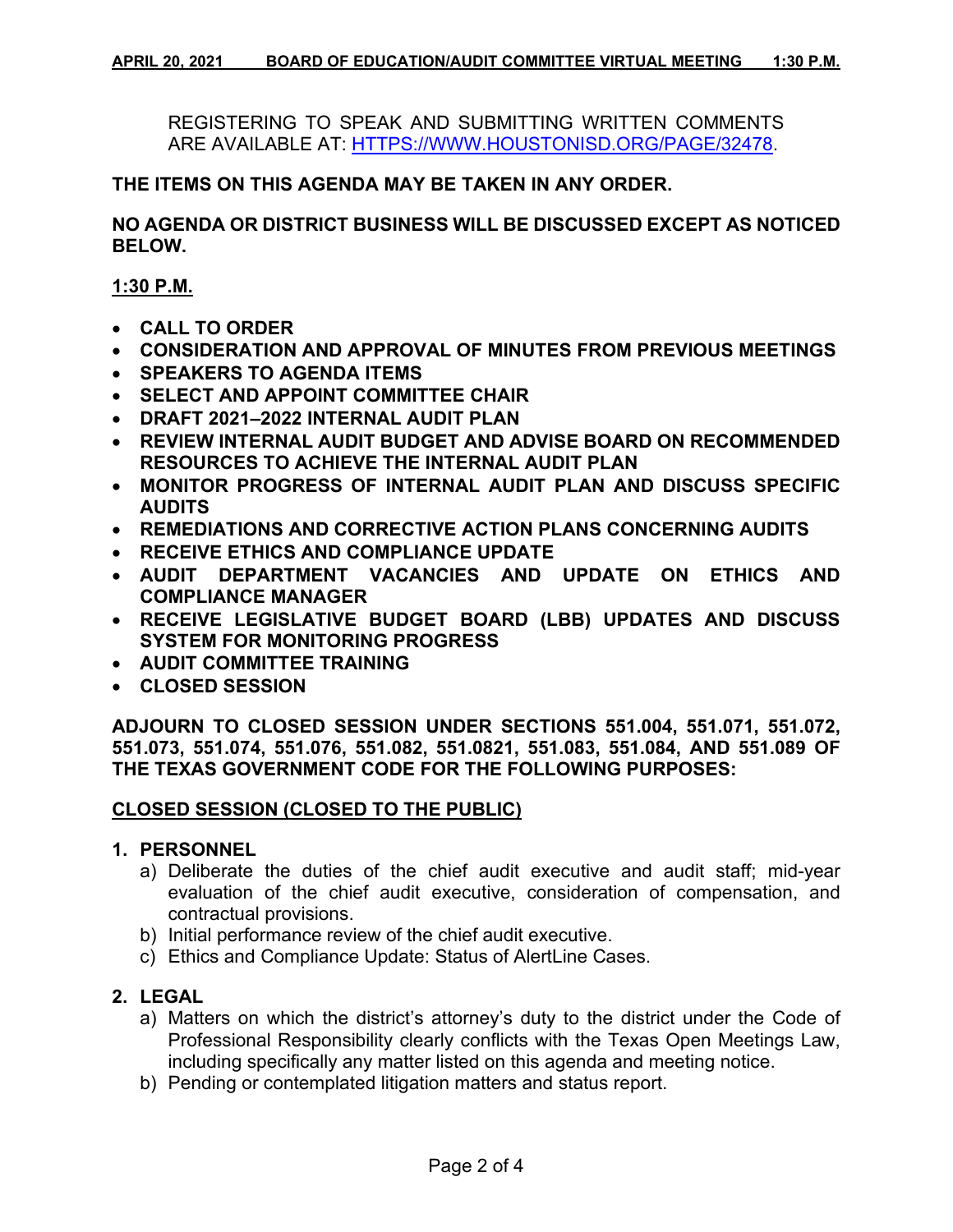# **RECONVENE IN OPEN SESSION AND POSSIBLE ACTION ON MATTERS DISCUSSED IN CLOSED SESSION**

### **CLOSED SESSION AUTHORIZATION DURING MEETING**

**If during the course of the meeting covered by this notice the board should determine that a closed or executive meeting or session of the board should be held or is required, then such closed or executive meeting or session as authorized by Chapter 551 of the Texas Government Code (the Open Meetings Act) will be held by the board at the date, hour, and place given in this notice or as soon after the commencement of the meeting covered by this notice as the board may conveniently meet in such closed or executive session concerning any and all subjects and for any and all purposes permitted by Section 551.071 through Section 551.089 inclusive of said Open Meetings Act including, but not limited to:**

| <b>Section 551.071</b>  | For the purpose of a private consultation with the board's<br>attorney on any or all subjects or matters authorized;                                                                                                                                                                                                                                       |
|-------------------------|------------------------------------------------------------------------------------------------------------------------------------------------------------------------------------------------------------------------------------------------------------------------------------------------------------------------------------------------------------|
| <b>Section 551.072</b>  | For the purpose of discussing the purchase, exchange, lease,<br>or value of real property;                                                                                                                                                                                                                                                                 |
| <b>Section 551.073</b>  | For the purpose of discussing negotiated contracts for<br>prospective gifts or donations to the District;                                                                                                                                                                                                                                                  |
| <b>Section 551.074</b>  | For the purpose of considering the appointment, employment,<br>evaluation, reassignment, duties, discipline, or dismissal of a<br>public officer or employee or to hear complaints or charges<br>against a public officer or employee;                                                                                                                     |
| <b>Section 551.076</b>  | For the purpose of deliberating the deployment, or specific<br>occasions for implementation, of security personnel or devices,<br>or a security audit;                                                                                                                                                                                                     |
| <b>Section 551.082</b>  | For the purpose of considering discipline of a public school<br>child or children, or to hear a complaint or charge brought<br>against a school district employee by another school district<br>employee;                                                                                                                                                  |
| <b>Section 551.0821</b> | For the purpose of deliberating a matter regarding a public<br>school student if personally identifiable information about the<br>student will necessarily be revealed by the deliberation;                                                                                                                                                                |
| <b>Section 551.083</b>  | For the purpose of considering the standards, guidelines,<br>terms, or conditions the board will follow, or instruct its<br>representatives to follow, in consultation with representatives<br>employee groups in connection with consultation<br>of<br>agreements provided for by Section 13.901 and/or Section<br>11.151(b) of the Texas Education Code; |
| <b>Section 551.084</b>  | For the purpose of excluding any witness or witnesses from a<br>hearing during the examination of another witness; and                                                                                                                                                                                                                                     |
| <b>Section 551.089</b>  | For the purpose of deliberating security assessments or<br>deployments relating to information resources technology,<br>network security information as described<br>by Section<br>2059.055(b), or the deployment, or specific occasions for                                                                                                               |